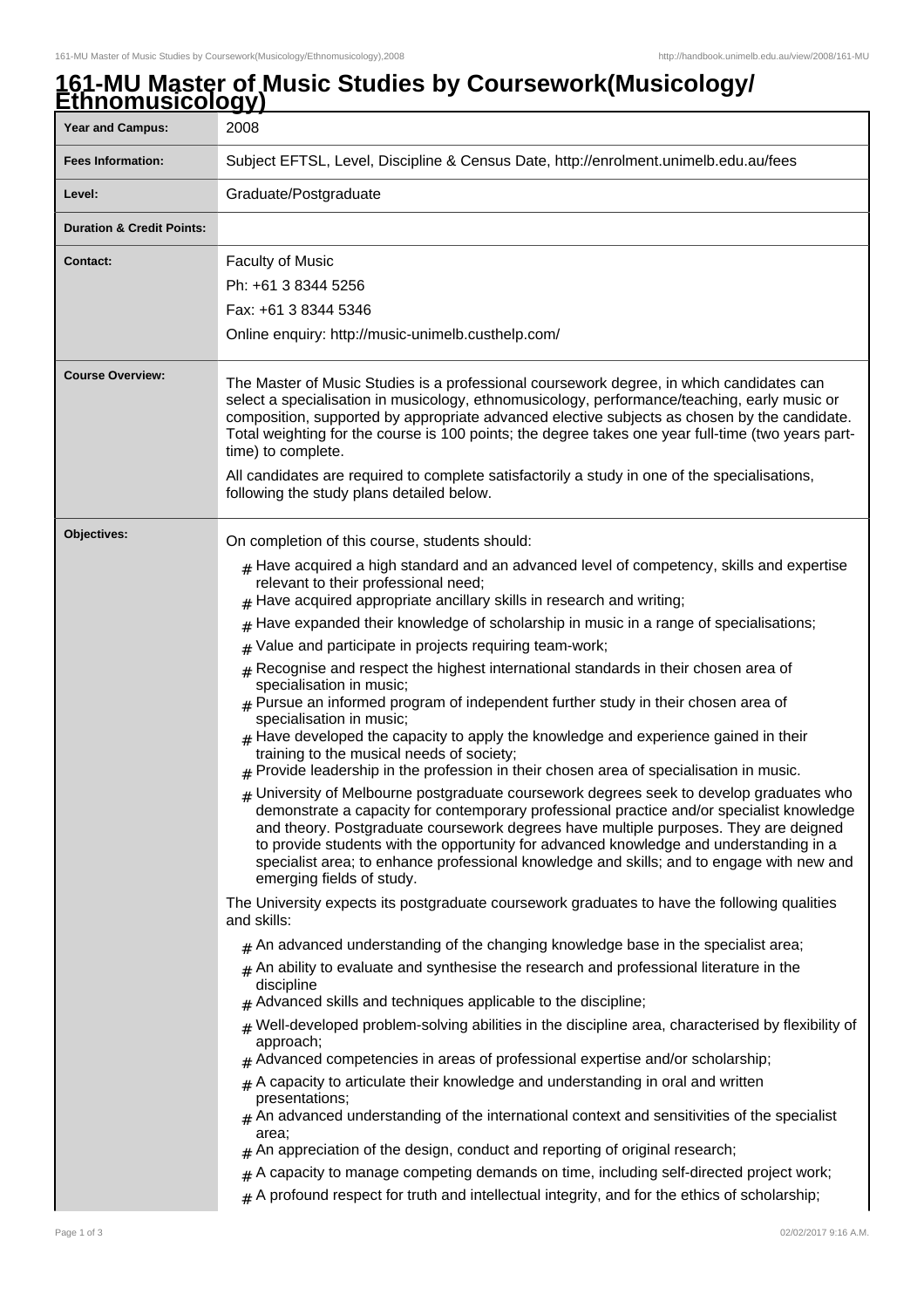|                            | $#$ An appreciation of the ways in which advanced knowledge equips the student to offer<br>leadership in the specialist area;<br>The capacity to value and participate in projects which require team-work;<br>An understanding of the significance and value of their knowledge to the wider community<br>$\pm$<br>(including business and industry);<br>A capacity to engage where appropriate with issues in contemporary society; and |                                   |                          |  |
|----------------------------|-------------------------------------------------------------------------------------------------------------------------------------------------------------------------------------------------------------------------------------------------------------------------------------------------------------------------------------------------------------------------------------------------------------------------------------------|-----------------------------------|--------------------------|--|
|                            | Where appropriate, advanced working skills in the application of computer systems and<br>software and a receptiveness to the opportunities offered by new technologies.                                                                                                                                                                                                                                                                   |                                   |                          |  |
| <b>Subject Options:</b>    | Candidates enrolled in the Musicology/Ethnomusicology stream undertake the following<br>subjects:                                                                                                                                                                                                                                                                                                                                         |                                   |                          |  |
|                            | <b>Subject</b>                                                                                                                                                                                                                                                                                                                                                                                                                            | <b>Study Period Commencement:</b> | <b>Credit</b><br>Points: |  |
|                            | 740-880 Research Paper                                                                                                                                                                                                                                                                                                                                                                                                                    | Not offered 2008                  | 18.75                    |  |
|                            | 740-605 Postgraduate Seminar #                                                                                                                                                                                                                                                                                                                                                                                                            | Semester 1, Semester 2            | 12.50                    |  |
|                            | PLUS either:                                                                                                                                                                                                                                                                                                                                                                                                                              |                                   |                          |  |
|                            | <b>Subject</b>                                                                                                                                                                                                                                                                                                                                                                                                                            | <b>Study Period Commencement:</b> | <b>Credit</b><br>Points: |  |
|                            | 740-522 Introduction to Music Research 1<br>or                                                                                                                                                                                                                                                                                                                                                                                            | Semester 1                        | 12.50                    |  |
|                            | <b>Subject</b>                                                                                                                                                                                                                                                                                                                                                                                                                            | <b>Study Period Commencement:</b> | <b>Credit</b><br>Points: |  |
|                            | 740-507 Ethnomusicology Seminar 1                                                                                                                                                                                                                                                                                                                                                                                                         | Semester 1, Semester 2            | 12.50                    |  |
|                            | PLUS three of:                                                                                                                                                                                                                                                                                                                                                                                                                            |                                   |                          |  |
|                            | <b>Subject</b>                                                                                                                                                                                                                                                                                                                                                                                                                            | <b>Study Period Commencement:</b> | <b>Credit</b><br>Points: |  |
|                            | 740-520 Introduction to Music Research 2                                                                                                                                                                                                                                                                                                                                                                                                  | Not offered 2008                  | 12.500                   |  |
|                            | 740-518 Studies in Musicology 1                                                                                                                                                                                                                                                                                                                                                                                                           | Semester 1, Semester 2            | 12.50                    |  |
|                            | 740-519 Studies in Musicology 2                                                                                                                                                                                                                                                                                                                                                                                                           | Semester 1, Semester 2            | 12.50                    |  |
|                            | 740-521 Studies in Musicology 3                                                                                                                                                                                                                                                                                                                                                                                                           | Semester 1, Semester 2            | 12.50                    |  |
|                            | Total points for course = 100<br>Students for whom English is a second language may be required to take one of:                                                                                                                                                                                                                                                                                                                           |                                   |                          |  |
|                            | <b>Subject</b>                                                                                                                                                                                                                                                                                                                                                                                                                            | <b>Study Period Commencement:</b> | <b>Credit</b><br>Points: |  |
|                            | 175-121 Academic English 2                                                                                                                                                                                                                                                                                                                                                                                                                | Semester 1, Semester 2            | 12.50                    |  |
|                            | 175-501 Presenting Academic Discourse                                                                                                                                                                                                                                                                                                                                                                                                     | Semester 1, Semester 2            | 12.50                    |  |
| <b>Entry Requirements:</b> | To be accepted into the Master of Music Studies students should normally have at least an<br>H2A Honours year result in a Bachelor of Music or a Bachelor of Arts with a music major, or the<br>equivalent to an Honours degree in terms of professional experience.                                                                                                                                                                      |                                   |                          |  |
|                            | <b>Application Procedure</b>                                                                                                                                                                                                                                                                                                                                                                                                              |                                   |                          |  |
|                            | Applications forms are available from the Faculty of Music Degree Programs Office, or may be<br>downloaded from the Faculty website. Students are encouraged to provide as much detailed<br>information in support of their application as possible and to discuss their application with a<br>member of the Academic Staff prior to submission.                                                                                          |                                   |                          |  |
|                            | Certified transcripts of academic records at any tertiary institution other than The University<br>of Melbourne must be forwarded with the application. If the transcription is not in English, a<br>certified translation must be provided.                                                                                                                                                                                              |                                   |                          |  |
|                            | Evidence of Scholarly Ability                                                                                                                                                                                                                                                                                                                                                                                                             |                                   |                          |  |